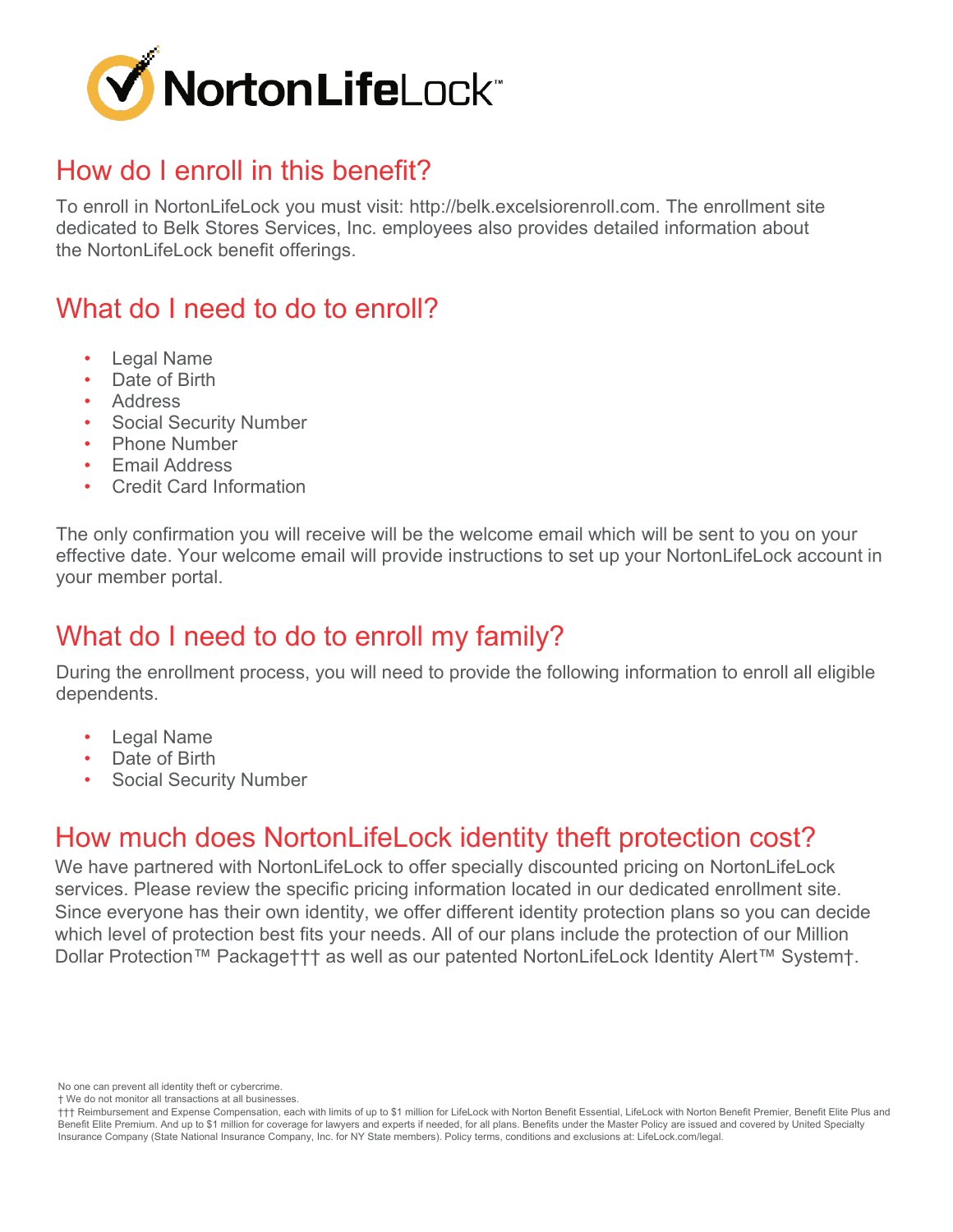

## When will I be charged?

You will be charged twice when you initially enroll. This will be for the current billing cycle as well as the following month, as we bill in advance. Going forward you will only be charged one time per month.

Sample Timeline

You enroll on 6/23, your coverage is effective 6/24

- Charge 1 for 6/24 7/23
- Charge 2 for 7/24 8/23
- Charged on 7/20 for 8/24 9/23
- Charged on 8/20 for 9/24 10/23
- Charged on 9/20 for 10/24 11/23
- Charged on 10/20 for 11/24 12/23
- Charged on 11/20 for 12/24 1/23

#### When will my membership be active and what will I receive?

Your membership will be active the following business day. You will receive a welcome email from NortonLifeLock within 24 to 48 hours of the benefit effective date. For any dependents over 18, you will receive a separate welcome email for them, please forward that along to them to have them complete and update their contact information. This email will prompt you to verify your identity and then will ask you to create a Norton account. The Norton account you create will be the credentials you use to sign into my.norton.com, where you will have access to your secure member portal– providing you with 24/7 access to your NortonLifeLock account profile, along with the ability to manage contact preferences, read identity alerts†, and set up investment account††, checking and savings account activity alerts‡. Plus, you can manage all of your included Norton features in this portal too.

#### What if I do not receive the welcome email?

If you think you may have missed your Welcome email, first check your spam folder. If you still cannot find it, you can go to https://www.Norton.com/EBsetup to finish your account set up or call 800-607-9174, Mon-Fri, 9am to 7pm EST.

No one can prevent all cybercrime.

† We do not monitor all transactions at all businesses.

<sup>†††</sup> Reimbursement and Expense Compensation, each with limits of up to \$1 million for LifeLock with Norton Benefit Essential, LifeLock with Norton Benefit Premier, Benefit Elite Plus and Benefit Elite Premium. And up to \$1 million for coverage for lawyers and experts if needed, for all plans. Benefits under the Master Policy are issued and covered by United Specialty Insurance Company (State National Insurance Company, Inc. for NY State members). Policy terms, conditions and exclusions at: LifeLock.com/legal.